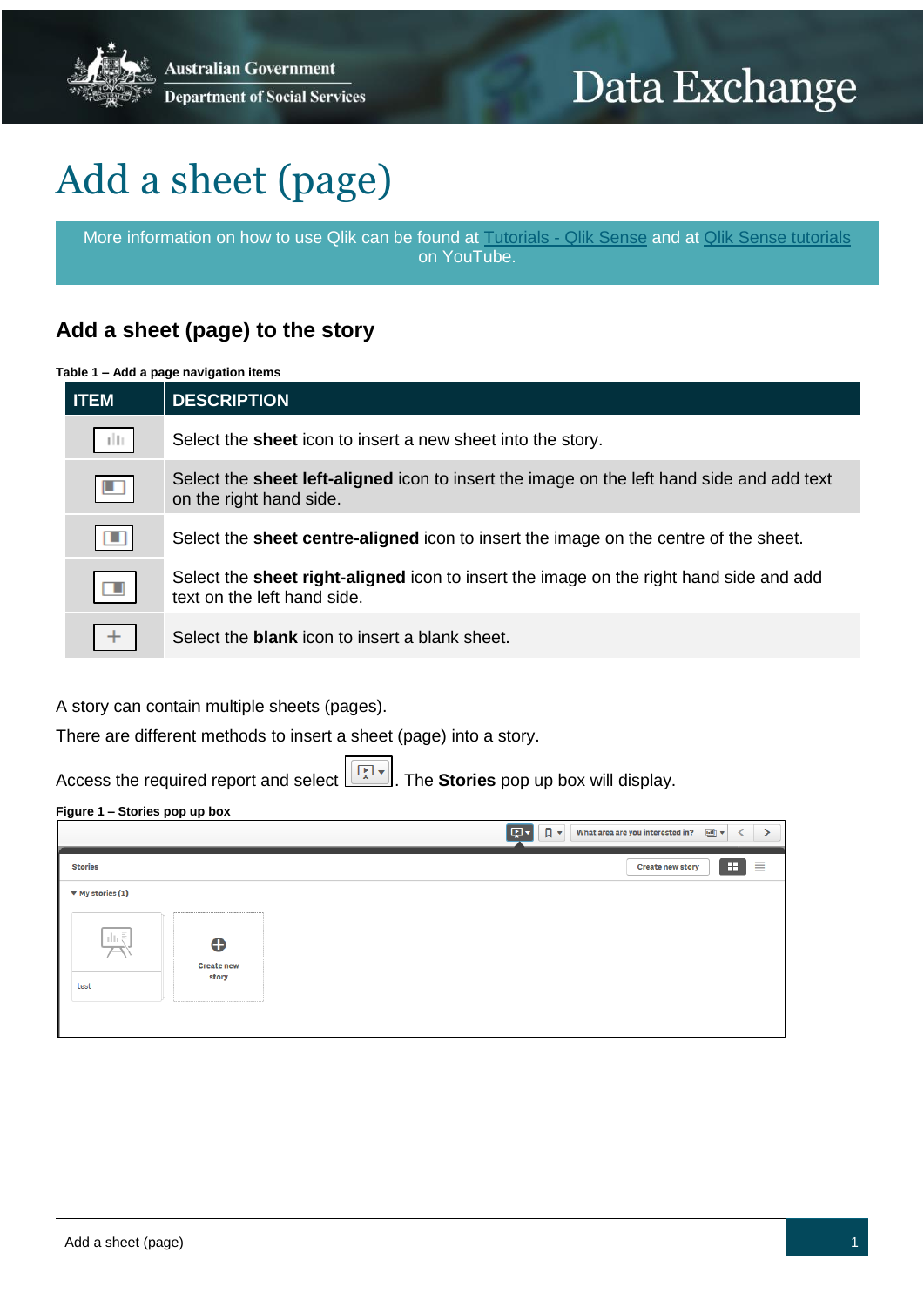#### Select the required **Story**. The **story page** will display.



### **Method 1 – Insert a blank sheet to a story**

Select the  $\lfloor + \rfloor$  icon on the bottom left of the story page.

#### **Figure 3 – Add a page to the story icon**



The additional slide will display in the side panel.

### **Figure 4 – Add an additional slide**

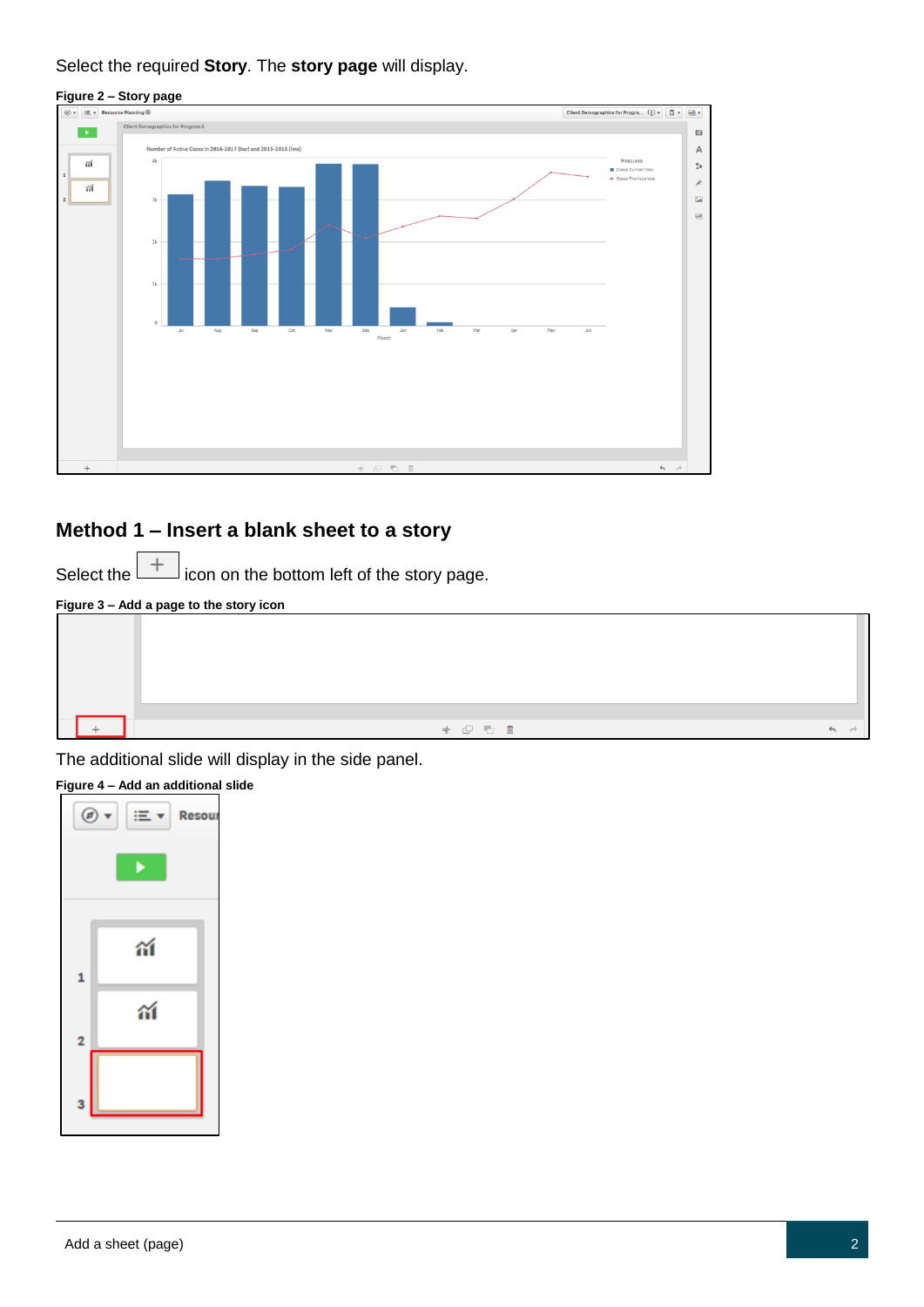## **Method 2 - Insert a live data Base sheet from a report**

Select the incon from the functions bar found on the right-hand side of the story page.





The **Select sheet** pop up box will display with the available **Base** sheets for the report.

**Figure 6 – Select sheet pop up box**

| <b>Select sheet</b>                  |                         |         |                |            |                                                                                                                                                                                                  |        |
|--------------------------------------|-------------------------|---------|----------------|------------|--------------------------------------------------------------------------------------------------------------------------------------------------------------------------------------------------|--------|
|                                      |                         |         |                |            | ↑ When you insert a live data sheet into your story, the current selections of the app are saved with the sheet. Every time you view this sheet in your story, these selections will be applied. |        |
| $\blacktriangledown$ Base sheets (5) |                         |         |                |            |                                                                                                                                                                                                  |        |
|                                      |                         |         | ш              | $\sqrt{2}$ |                                                                                                                                                                                                  |        |
| Sessions                             | <b>Information Page</b> | Summary | <b>Clients</b> | Cases      |                                                                                                                                                                                                  |        |
|                                      |                         |         |                |            |                                                                                                                                                                                                  |        |
|                                      |                         |         |                |            |                                                                                                                                                                                                  |        |
|                                      |                         |         |                |            |                                                                                                                                                                                                  |        |
|                                      |                         |         |                |            |                                                                                                                                                                                                  |        |
|                                      |                         |         |                |            |                                                                                                                                                                                                  |        |
|                                      |                         |         |                |            |                                                                                                                                                                                                  |        |
|                                      |                         |         |                |            |                                                                                                                                                                                                  | Cancel |

Select the required **Base** sheet.